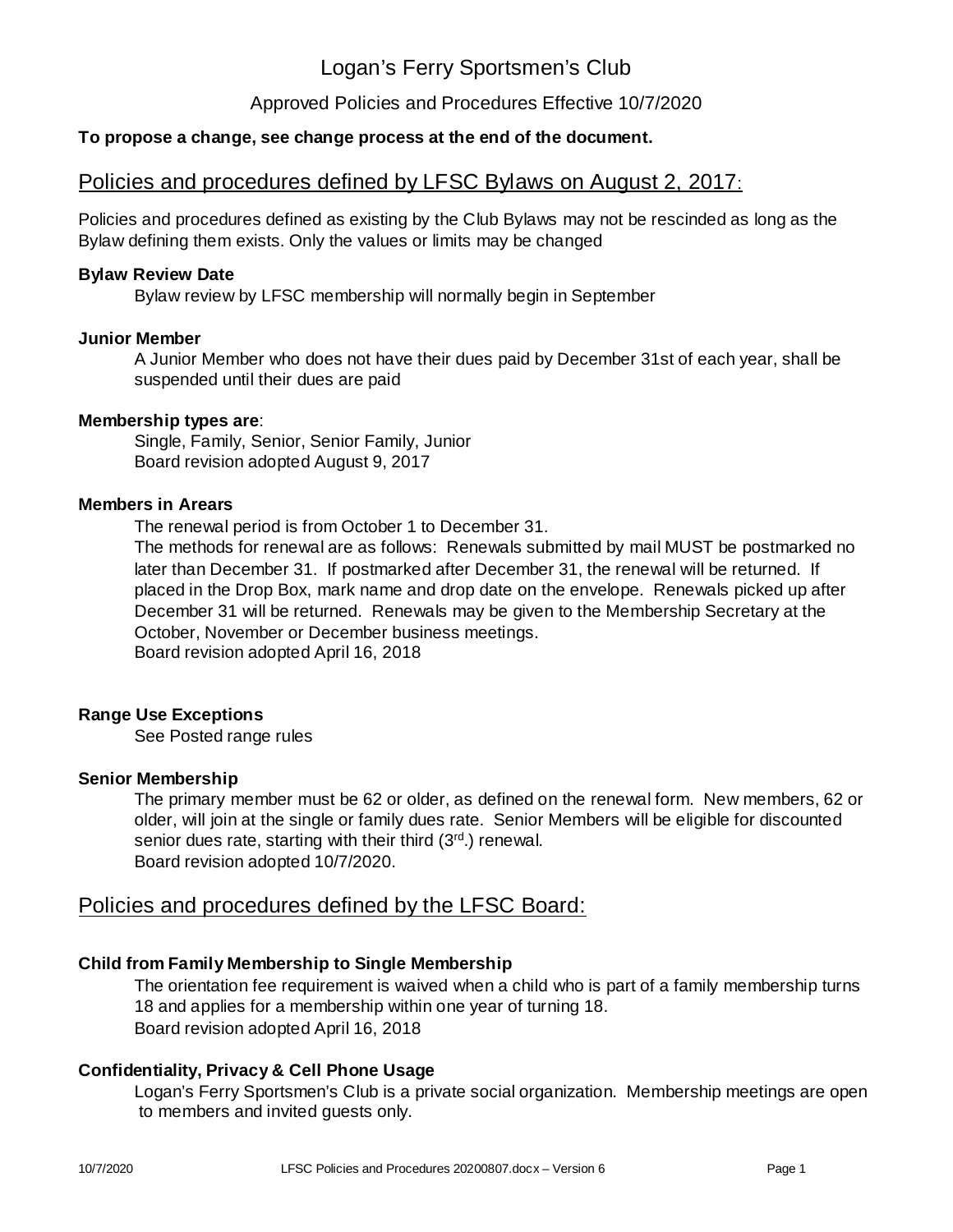# Approved Policies and Procedures Effective 10/7/2020

Any discussion of club finances, business transactions including bids for contracts, policies and procedures, etc. are strictly confidential and not to be discussed with non-members or potential contractors. These matters are openly discussed at monthly meetings to fully inform members on matters that require their approval.

Recording of any club related meetings by cell phone or other devices is strictly prohibited unless authorized by the Executive Board. Cell phones must be on mute when attending club meetings. Anyone who needs to take a call may step out of the meeting. Board adopted July 17, 2018

#### **Driver's License Check**

If there is a suspicion a person on the premises is using a borrowed membership card or gate key, the investigating member may ask to see the person's photo ID to verify membership. The investigating member may then proceed as appropriate. Board adopted April 16, 2018

#### **Guest Passes**

Must be a **primary** member for one year to apply. One guest at a time as often as desired is **permitted.** Guest passes are assigned to the **primary** member only. In family memberships the spouse or child cannot bring a guest. The LFSC Guest Pass is a privilege intended to be used as a way to introduce non-members to our facilities, and to introduce and/or promote shooting to others. We reserve the right to revoke a Guest Pass for abuse of the privilege.

The **primary** member is responsible for the safety and behavior of their guests. Guests must be on the same range with the **primary** member. Unsafe behavior or disregarding LFSC rules will result in the revocation of the Guest Pass and possibly Club Membership. In the event of Guest Pass and or Membership revocation there will be no refund. Board revision adopted 10/7/2020.

# **Supplemental 1 day Guest pass** Board adopted April 16, 2018:

- 1. You must have a current membership with Guest Privileges.
- 2. If you possess a Family Membership, only the main member, who is the individual with the "G" notated on their membership card, can bring a guest or use a Guest Day Pass.
- 3. You are limited to one additional guest for a specific day, for a total of two guests at that time. One with guest privileges, and one with Day Guest Pass.
- 4. Our bylaws prohibit the use of our facilities for the purpose of personal gain, so the Guest Day Pass or Guest Pass is not to be used for that purpose.
- 5. Requests should be submitted at least 1 day prior to the requested day of use.
- 6. Prior to arrival at the range, send an email to: lfscmail@gmail.com and include your name and membership number, and specific day and approximate time of arrival to the range. Please make email subject "Request Guest Day Pass" so we can prioritize the request. You'll receive an email acknowledgement to verify your request. You can print the email as your verification, and have it at the range in the event you're asked to verify individuals in your group.
- 7. Upon arrival, and prior to using any range, place \$15.00 in an envelope, preferably check or Money Order, and note on the outside of the envelope your Name, Membership Number, and date for Guest Day Pass to be used. Place the envelope inside the blue Drop Box located inside the clubhouse foyer.
- 8. Once you make the request, and you've received an acknowledgement, you owe the club \$15.00. If you decide not to bring the additional guest, and we're not given notice by emailing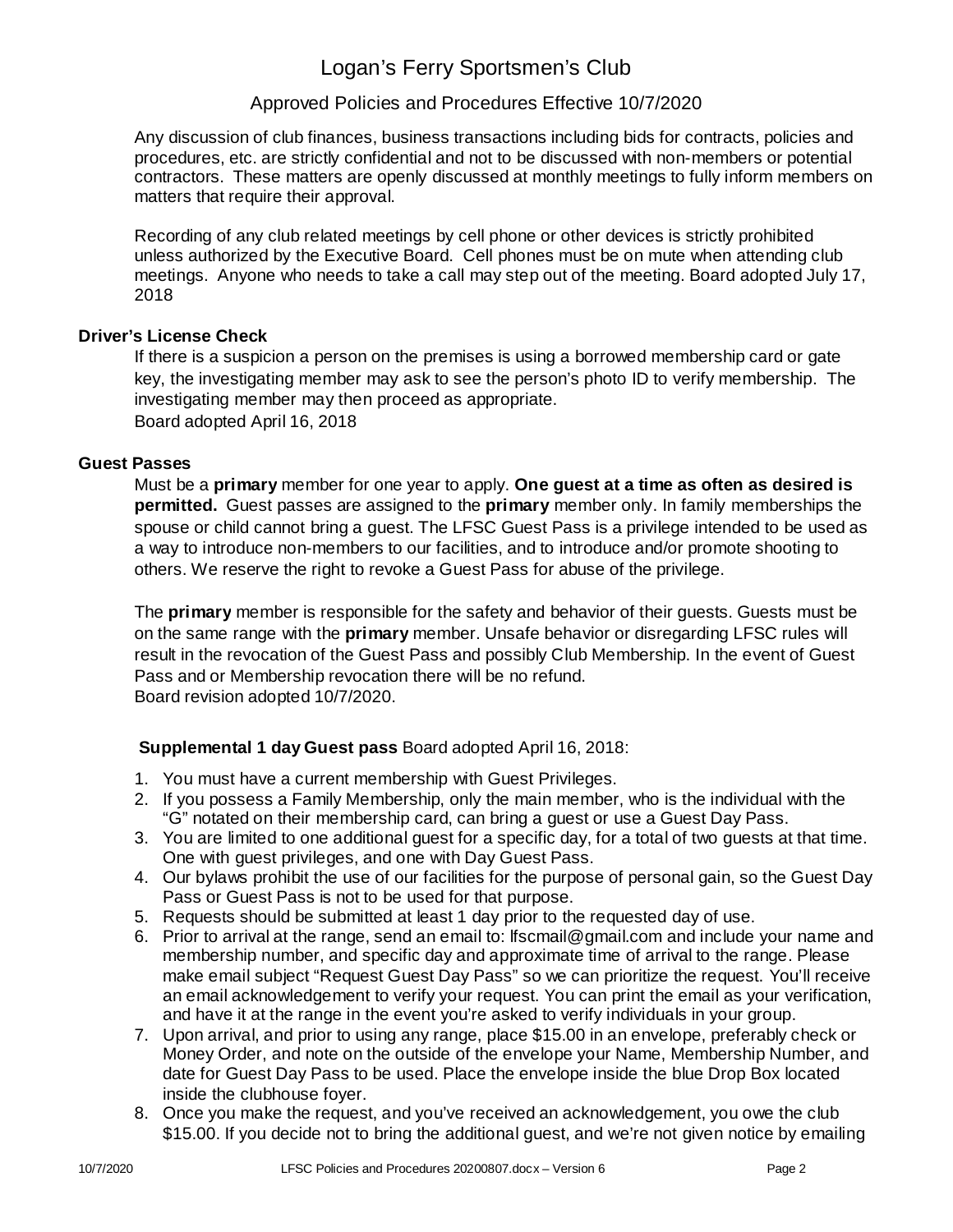### Approved Policies and Procedures Effective 10/7/2020

lfscmail@gmail.com prior to the date you've told us, you still owe the fee. This is the only way to audit who is and isn't paying the fee.

9. As with the usual guest privileges, no guests are permitted to use the Indoor Range or any part of the 300 Yd. Range.

The above procedure is necessary for purposes of insurance and accountability of individuals on our property.

#### **Late Membership Renewal** Board adopted April 16, 2018

If a membership renewal is received after the bylaw due date:

- 1. The member may renew their membership by attending an orientation session, paying the orientation fee, the initiation fee and membership fee
	- a. If the member has a gate key the gate key fee will be waived
	- b. A sponsor is not required
	- c. Orientation sessions are from January to June
- 2. If a membership has not been renewed by June the member **mus**t join as a **New Member** paying all fees and having a sponsor. If the late renewing member has a gate key the gate key fee is waived.

Board revision adopted April 16, 2018

#### **Limiting Membership**

The board has the right to limit the total membership. Board adopted July 17, 2018

#### **Membership Joining Process**

Orientation sessions are held the last Wednesday of the month in the months of December and January to June and are limited to a number of applicants determined by the board as beneficial to the club; applicants will be accepted into each orientation session based on their order of application to the LFSC. Board adopted July 17, 2018

An applicant for membership must attend one of the next three business meetings after **attending an orientation session and be voted in** to complete the joining process. Board revision adopted 10/7/2020.

#### . **Signs and Postings on the LFSC access road**

LFSC related postings may only be authorized and made by the LFSC Board. Board adopted July 17, 2018

#### **Signs and Postings on LFSC Property**

- 1. May only be authorized and made by the LFSC Board or its designated representatives responsible for an activity; such as Committee Heads for their respective events and Safety Officers.
- 2. Members may post notices of items or events (with expiration dates) consistent with LFSC interests, goals and policies on LFSC provided bulletin boards in the Club House and any other bulletin board established by the LFSC Board. Board Adopted July 17, 2018

#### **Sympathy and/or Get Well Cards**

The Recording Secretary shall only send sympathy and/or get well cards as appropriate; to a member, a member's spouse, partner or significant other as well as any children under 18 years of age when informed by a club officer or member of the club. Board adopted July 17, 2018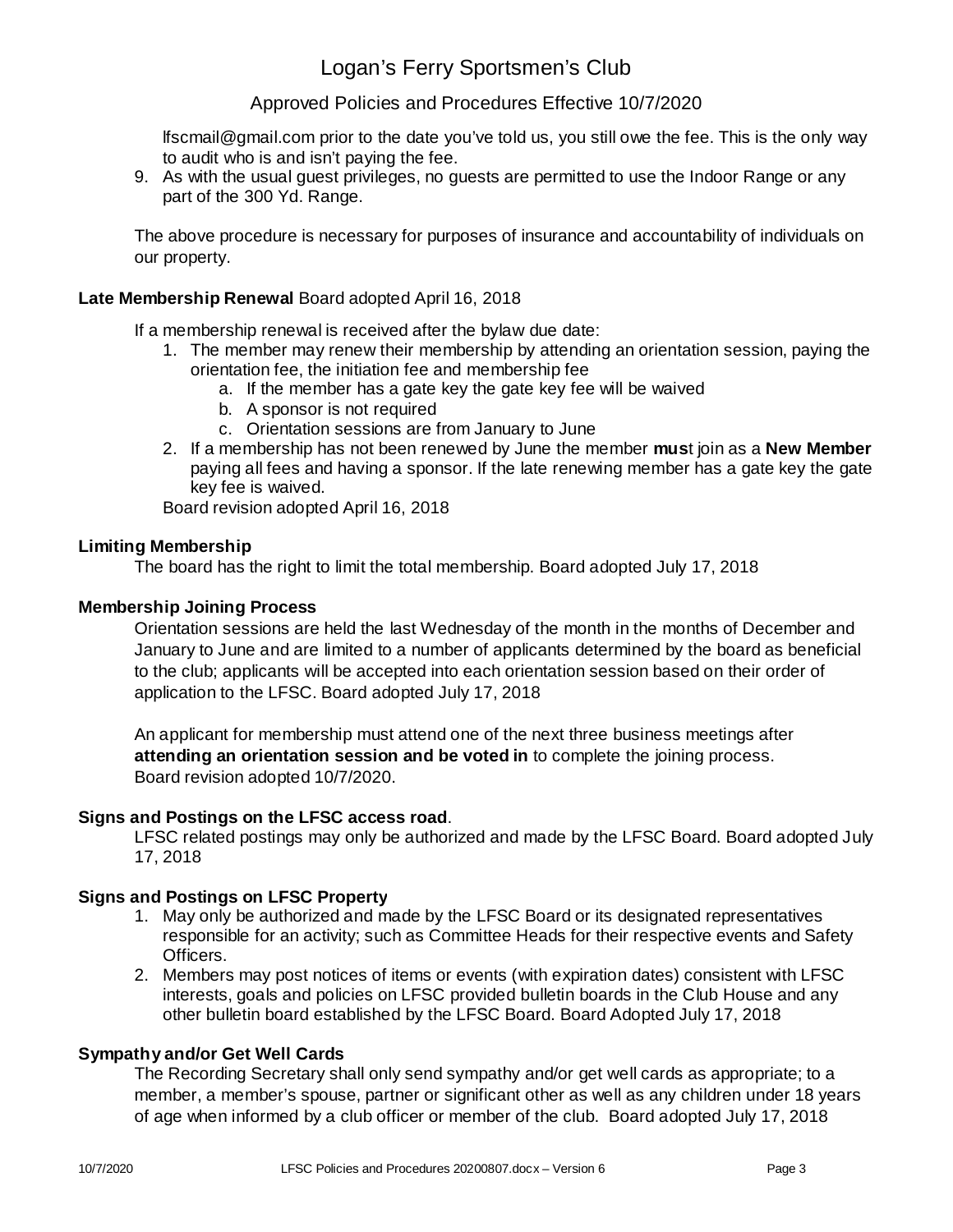Approved Policies and Procedures Effective 10/7/2020

Method to change/adopt a policy or procedure. Board revision adopted April 16, 2018;

- 1. A LFSC Board member or LFSC member may propose a change in policy or procedure. The change must be submitted in writing to the LFSC Policies and Procedures Committee.
- 2. The LFSC Policy and Procedure committee will review the proposed change
	- a. Identify submitter's perceived benefits or risks to the club
	- b. Identifies any conflict with existing Bylaws or Policies and Procedures
	- c. Conducts research of the proposed change if necessary
	- d. The Policy & Procedure committee must present all reviewed proposed changes to the LFSC Board during each Board meeting with their recommendation along with a list of any proposed changes received and under review by the committee
- 3. The LFSC Board reviews the proposed change and
	- a. Identifies Benefits and or risks to the club
	- b. Recommends for
	- c. Recommends against
	- d. Recommends a more suitable approach
	- e. Recommends the proposal should be researched and resubmitted
- 4. A majority vote by the board is required to approve or reject the change
- 5. Present the approval or rejection to the membership at the next business meeting
- 6. The Policy and Procedure committee will present a review of current policies and procedures and identify potential changes to be considered by the LFSC Board

#### **Members violating the rules**

Members access to the Logan's Ferry Sportsmen's Club facilities, ranges, or a specific range may be suspended for violation of LFSC rules.

The President may initiate the suspension:

- 1. when notified of the rules violation
- 2. when the violation is observed

The suspension will be in effect until discussed:

- 1. with the member and sponsor
- 2. with the sponsor
- 3. with the member
- 4. with one or more Executive Board members
- to resolve the issue.

Continued rules violations may result in permanent suspension from use of the range where the violation occurred, multiple ranges, all ranges or all LFSC facilities.

Version History

- 1. Created by Bylaw Change
- 2. August 9, 2017 Board defined revision process
- 3. April 16, 2018 Revision